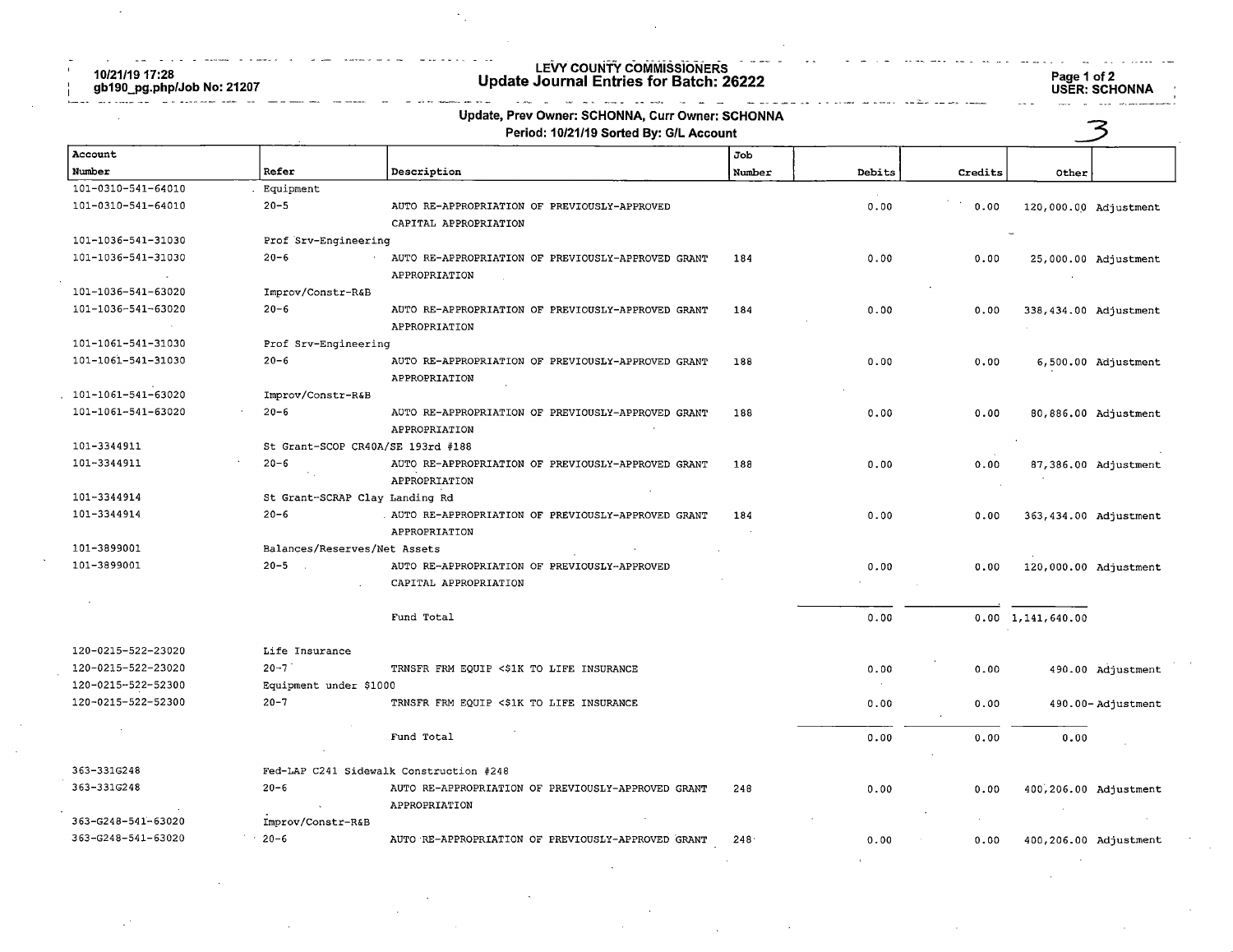| 10/21/19 17:28<br>gb190_pg.php/Job No: 21207 |       |                     | LEVY COUNTY COMMISSIONERS<br>Update Journal Entries for Batch: 26222                        |        |        |         |                           | Page 2 of 2<br>USER: SCHONNA |
|----------------------------------------------|-------|---------------------|---------------------------------------------------------------------------------------------|--------|--------|---------|---------------------------|------------------------------|
|                                              |       |                     | Update, Prev Owner: SCHONNA, Curr Owner: SCHONNA<br>Period: 10/21/19 Sorted By: G/L Account |        |        |         |                           |                              |
| Account                                      |       |                     |                                                                                             | Job    |        |         |                           |                              |
| Number                                       | Refer | ${\bf Description}$ |                                                                                             | Number | Debits | Credits | Other                     |                              |
|                                              |       | APPROPRIATION       |                                                                                             |        |        |         |                           |                              |
|                                              |       | Fund Total          |                                                                                             |        | 0.00   | 0.00    | 800,412.00                |                              |
|                                              |       |                     |                                                                                             |        |        |         |                           |                              |
|                                              |       | Grand Total         |                                                                                             |        | 0.00   |         | $0.00 \quad 1,942,052.00$ |                              |
|                                              |       |                     |                                                                                             |        |        |         |                           |                              |
|                                              |       |                     |                                                                                             |        |        |         |                           |                              |
|                                              |       |                     |                                                                                             |        |        |         |                           |                              |
|                                              |       |                     |                                                                                             |        |        |         |                           |                              |
|                                              |       |                     |                                                                                             |        |        |         |                           |                              |
|                                              |       |                     |                                                                                             |        |        |         |                           |                              |
|                                              |       |                     |                                                                                             |        |        |         |                           |                              |
|                                              |       |                     |                                                                                             |        |        |         |                           |                              |
|                                              |       |                     |                                                                                             |        |        |         |                           |                              |
|                                              |       |                     |                                                                                             |        |        |         |                           |                              |
|                                              |       |                     |                                                                                             |        |        |         |                           |                              |
|                                              |       |                     |                                                                                             |        |        |         |                           |                              |
|                                              |       |                     |                                                                                             |        |        |         |                           |                              |
|                                              |       |                     |                                                                                             |        |        |         |                           |                              |
|                                              |       |                     |                                                                                             |        |        |         |                           |                              |
|                                              |       |                     |                                                                                             |        |        |         |                           |                              |
|                                              |       |                     |                                                                                             |        |        |         |                           |                              |
|                                              |       |                     |                                                                                             |        |        |         |                           |                              |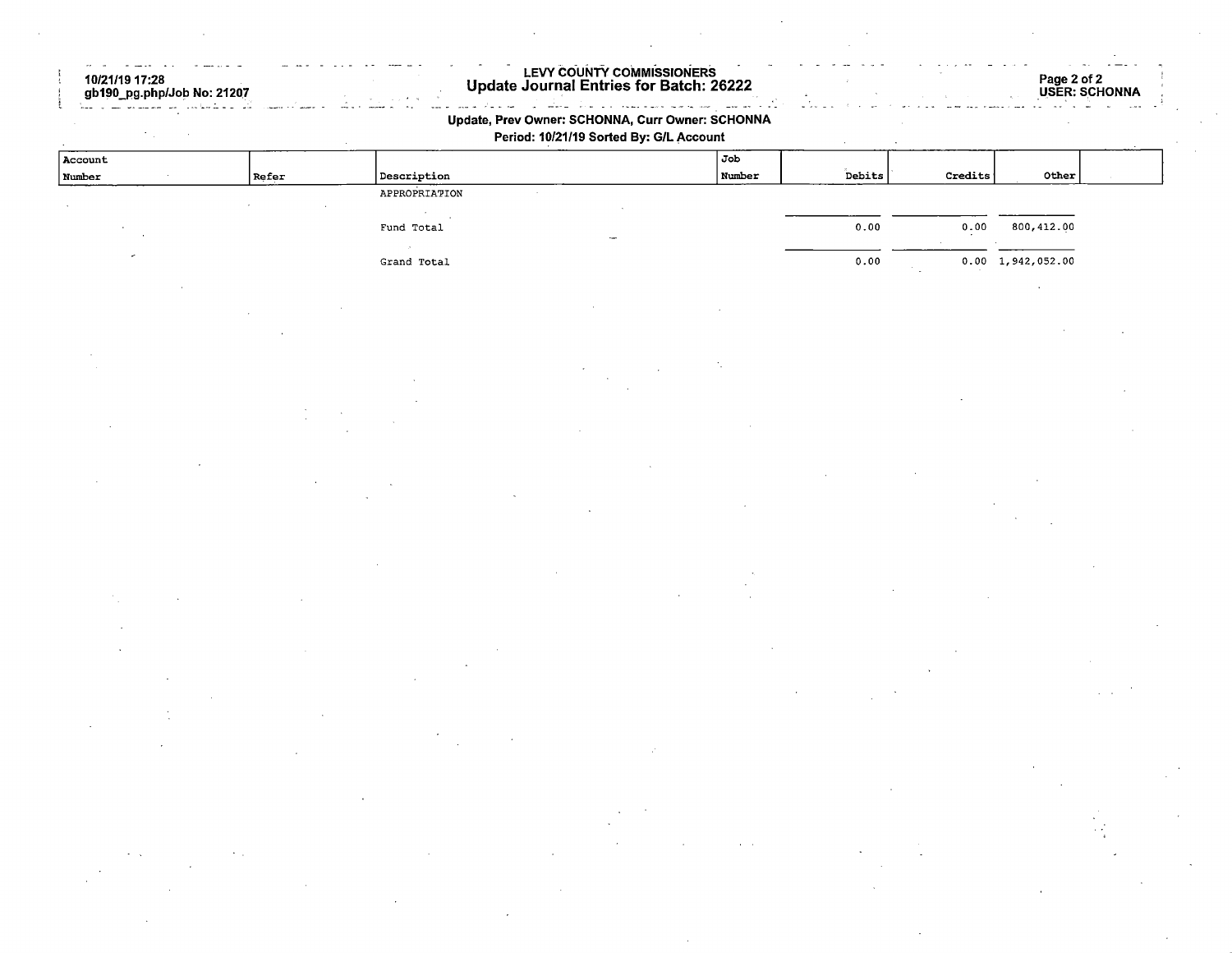FINANCE ONLY- BA#

 $202<sub>O</sub>$ 

## LEVY BOCC BUDGET AMENDMENT FORM

Email to: LEVYFINANCE@LEVYCLERK.COM

|                                                    |                                                                                                                                                                                                     | One-Time or Recurring? |
|----------------------------------------------------|-----------------------------------------------------------------------------------------------------------------------------------------------------------------------------------------------------|------------------------|
| Requesting<br>Department / Office:                 | 0310 ROAD DEPT                                                                                                                                                                                      | One-time               |
|                                                    | $C$ p <sub>cta</sub>                                                                                                                                                                                |                        |
| Explanation /<br>Description:                      | Automatic re-appropriation of previously-approved grant appropriation, per Budget<br>Policy Resolution 2017-015, Procedure VI.C., after amount verified by Finance Officer<br>(signature required). |                        |
|                                                    |                                                                                                                                                                                                     | Grant Match?           |
| SOURCE of Funds<br>and Required<br>APPROVAL level: | Additional Revenue (Grants, Donations, Reimbursements).<br>- Approved by BOCC Resolution                                                                                                            | NO.                    |
|                                                    | NOTE ALL COMMITMENTS RECURRING MULTIPLE FISCAL YEARS REQUIRE BOCC APPROVAL                                                                                                                          | Approved?              |
| <b>BOCC Meeting Date</b><br>(if Necessary)         |                                                                                                                                                                                                     | <b>YES</b>             |

|                       | BUDGET AMENDMENT DETAIL                                           |                     |
|-----------------------|-------------------------------------------------------------------|---------------------|
| <b>Account Number</b> | Description                                                       | Increase (Decrease) |
| 101-0310-541-64010    | EQUIPMENT - SKID STEER<br>APPROVED BOCC MTG 9/10<br>$\sim$ $\sim$ | 120,000<br>\$       |
|                       |                                                                   |                     |
|                       |                                                                   |                     |
|                       |                                                                   |                     |
|                       |                                                                   |                     |
|                       | ٠,                                                                |                     |
|                       |                                                                   |                     |

Net Increase (Decrease) in USES: \$ 120,000

| <b>Account Number</b><br>101-3899001<br>DEPARTMENT | <b>RESERVES</b> |  | Net Increase (Decrease) in SOURCES: \$<br>DOES BUDGET AMENDMENT BALANCE? | 120,000<br>120,000<br><b>MES</b> |
|----------------------------------------------------|-----------------|--|--------------------------------------------------------------------------|----------------------------------|
|                                                    |                 |  |                                                                          |                                  |
|                                                    |                 |  |                                                                          |                                  |
|                                                    |                 |  |                                                                          |                                  |
|                                                    |                 |  |                                                                          |                                  |
|                                                    |                 |  |                                                                          |                                  |
|                                                    |                 |  |                                                                          |                                  |
|                                                    |                 |  |                                                                          |                                  |
| HEAD:                                              |                 |  |                                                                          |                                  |
|                                                    |                 |  |                                                                          |                                  |
| <b>COUNTY</b>                                      |                 |  |                                                                          |                                  |
| COORDINATOR:                                       |                 |  |                                                                          |                                  |
|                                                    |                 |  |                                                                          |                                  |
|                                                    |                 |  |                                                                          |                                  |
| <b>CLERK OR FINANCE</b>                            |                 |  |                                                                          |                                  |
| OFFICER                                            |                 |  |                                                                          |                                  |
|                                                    |                 |  |                                                                          |                                  |

ス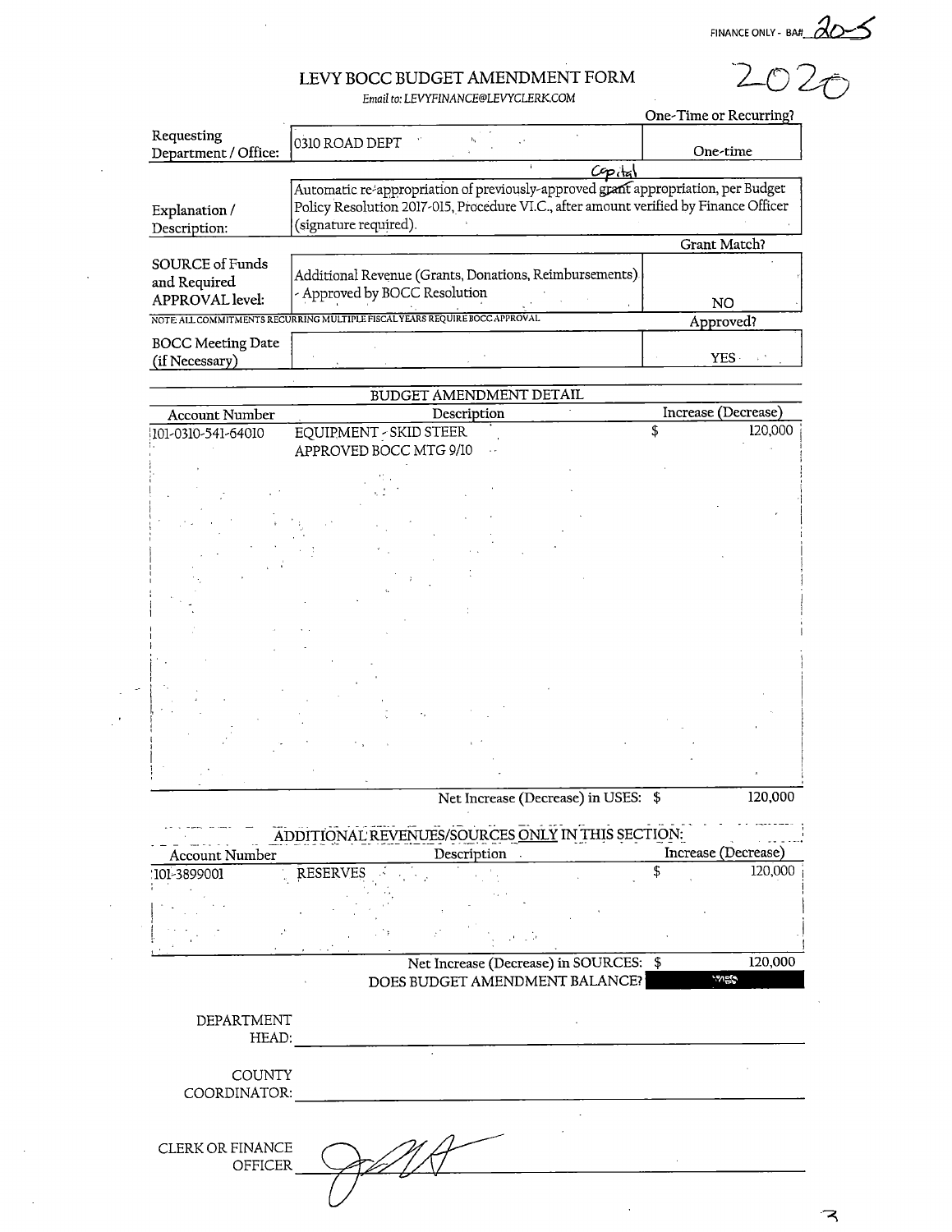FINANCE ONLY- BAY  $2D-6$ 

#### LEVY BOCC BUDGET AMENDMENT FORM Email to: LEVYFINANCE@LEVYCLERK.COM

|                                                           |                                                                                                                                                                                                       | One-Time or Recurring?                                                      |
|-----------------------------------------------------------|-------------------------------------------------------------------------------------------------------------------------------------------------------------------------------------------------------|-----------------------------------------------------------------------------|
| Requesting<br>Department / Office:                        | 0310 ROAD DEPT                                                                                                                                                                                        | One-time                                                                    |
| Explanation /<br>Description:                             | Autoinatic re-appropriation of previously-approved grant appropriation, per Budget<br>Policy Resolution 2017-015. Procedure VI.C., after amount verified by Finance Officer.<br>(signature required). |                                                                             |
|                                                           |                                                                                                                                                                                                       | Grant Match?                                                                |
| SOURCE of Funds<br>and Required<br><b>APPROVAL</b> level: | naste i 1930-e p. 152<br>ALC: Y<br>Additional Revenue (Grants, Donations, Reimbursements),<br>- Approved by BOCC Resolution                                                                           | $\kappa_{\rm B}$ , and $\kappa_{\rm B}$ in the special Result<br>- in<br>NO |
|                                                           | NOTE ALL COMMITMENTS RECURRING MULTIPLE FISCAL YEARS REQUIRE BOCC APPROVAL                                                                                                                            | Approved?                                                                   |
| <b>BOCC Meeting Date</b><br>(if Necessary)                |                                                                                                                                                                                                       |                                                                             |

#### **BUDGET AMENDMENT DETAIL**

| Account Number                        | Description                                                    | Increase (Decrease) |
|---------------------------------------|----------------------------------------------------------------|---------------------|
| JOB #184 SCRAP CLAY LANDING ROAD      |                                                                |                     |
| 101-1036-541-31030                    | PROF SRV ENGINEERING                                           | 25,000              |
| 101-1036-541-63020.                   | IMPROV/CONSTR-R&B                                              | 338,434             |
|                                       |                                                                |                     |
| JOB #188 SCOP CR40A/SE 193RD (G0A22). |                                                                |                     |
| 101-1061-541-31030                    | PROF SRV-ENGINEERING                                           | 6,500               |
| 101-1061-541-63020                    | IMPROV/CONSTR-R&B                                              | 80,886              |
|                                       |                                                                |                     |
|                                       |                                                                |                     |
|                                       | TOB #248 LAP CR241 CONSTRUCTION (437627-1-58-01 & 68-02) G17/5 |                     |
|                                       | 363-G248-541-63020 IMPROV/CONSTR-R&B                           | 400,206             |
|                                       |                                                                |                     |
|                                       |                                                                |                     |
|                                       |                                                                |                     |
|                                       |                                                                |                     |
|                                       |                                                                |                     |
|                                       |                                                                |                     |
|                                       |                                                                |                     |
|                                       | Net Increase (Decrease) in USES: \$                            | 851,026             |

**EXAMPLE APDITIONAL REVENUES/SOURCES ONLY IN THIS SECTION:**  $\frac{1}{\left\| \mathcal{C}_{\mathcal{B}}^{\mathcal{A}} \mathcal{C}_{\mathcal{A}} \mathcal{C}_{\mathcal{A}} \mathcal{C}_{\mathcal{A}} \mathcal{C}_{\mathcal{A}} \mathcal{C}_{\mathcal{A}} \mathcal{C}_{\mathcal{A}} \mathcal{C}_{\mathcal{A}} \mathcal{C}_{\mathcal{A}} \mathcal{C}_{\mathcal{A}} \mathcal{C}_{\mathcal{A}} \mathcal{C}_{\mathcal{A}} \mathcal{C}_{\mathcal{A}} \mathcal{C}_{\mathcal{A}} \mathcal{C}_{\mathcal{A}} \mathcal{C}_{\mathcal{A}} \mathcal{C}_{\mathcal{A}}$ **Account Number** Description Increase (Decrease) ST GRANT-SCRAP CLAY LANDING ROAD #184 101-3344914  $363,434$ \$. 101-3344911 ST GRANT-SCOP CR40A/SE 193RD #188 87,386 28 \$ ST GRANT-LAP CR241 CONSTRUCTION 400,206 363-331G248 S Net Increase (Decrease) in SOURCES: \$ 851,026

DOES BUDGET AMENDMENT BALANCER

DEPARTMENT HEAD:

NN

COUNTY COORDINATOR:

CLERK OR FINANCE **OFFICER** 

المروان المنتفر